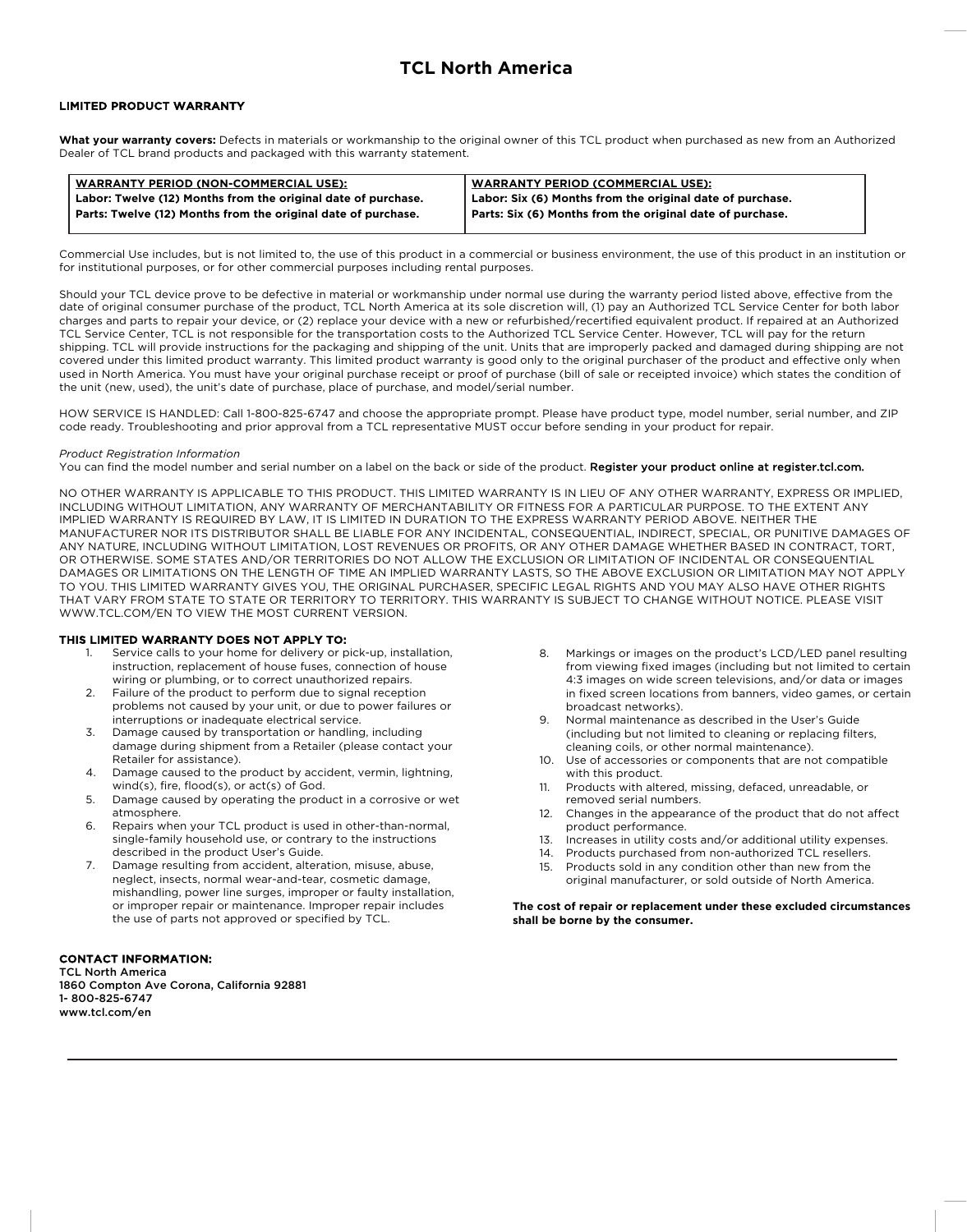## **TCL América del norte**

#### GARANTÍA DE PRODUCTO LIMITADA

**Lo que su garantía cubre:** Defectos materiales o de mano de obra para el propietario original de este producto TCL cuando lo compra como nuevo en un concesionario autorizado de productos de marca TCL y embalado con este certificado de garantía.

| <b>PERÍODO DE GARANTÍA (USO NO COMERCIAL):</b>                   | <b>PERIODO DE GARANTÍA (USO COMERCIAL):</b>                     |
|------------------------------------------------------------------|-----------------------------------------------------------------|
| Mano de obra: Doce (12) meses desde la fecha original de compra. | Mano de obra: Seis (6) meses desde la fecha original de compra. |
| Piezas: Doce (12) meses desde la fecha original de compra.       | Piezas: Seis (6) meses desde la fecha original de compra.       |
|                                                                  |                                                                 |

El uso comercial incluye, entre otros, el uso de este producto en un entorno comercial o empresarial, el uso de este producto en una institución para fines institucionales, u otros fines comerciales, como alquiler.

Si su dispositivo TCL tiene defectos de material o mano de obra en condiciones de uso normal durante el período de garantía que se indicó anteriormente, a partir de la fecha de compra original por parte del consumidor, TCL North America, a su completa discreción, (1) pagará a un Centro de servicio autorizado de TCL por los cargos de mano de obra y piezas para reparar su dispositivo, o (2) reemplazará su dispositivo con un producto equivalente nuevo o restaurado/recertificado. Si repara su producto en un Centro de servicio autorizado de TCL, TCL no se hará responsable de los costos de transporte hasta dicho centro. Sin embargo, TCL cubrirá los gastos de envío del producto. TCL proporcionará instrucciones para el embalaje y el envío de la unidad. Las unidades que están mal embaladas y que se dañen durante el envío no están cubiertas por la garantía del producto. Esta garantía limitada del producto solo es válida para el comprador original del producto y está vigente solo cuando se utiliza en Norteamérica. Debe tener su recibo de compra original o el comprobante de compra (factura de venta o factura aceptada) que indique la condición de la unidad (nueva, usada), la fecha de compra de la unidad, el lugar de compra y el modelo o número de serie.

CÓMO SE GESTIONAN LOS SERVICIOS: Llame al 1-800-825-6747 y elija el mensaje apropiado. Tenga listo el tipo de producto, el número de modelo, el número de serie y el código postal. La resolución de problemas y la aprobación de un representante de TCL DEBEN ocurrir antes de que envíe su producto para reparación.

#### *Información de registro del producto*

Puede encontrar el número de modelo y el número de serie en una etiqueta en la parte posterior o lateral del producto. **Registre su producto en línea en register.tcl.com.**

NINGUNA OTRA GARANTÍA ES APLICABLE A ESTE PRODUCTO. ESTA GARANTÍA SUSTITUYE A CUALQUIER OTRA GARANTÍA, EXPRESA O IMPLÍCITA, ENTRE OTRAS, CUALQUIER GARANTÍA DE COMERCIABILIDAD O IDONEIDAD PARA UN FIN DETERMINADO. EN LA MEDIDA EN QUE LA LEY EXIJA CUALQUIER GARANTÍA IMPLÍCITA, ESTARÁ LIMITADA EN LA DURACIÓN DEL PERÍODO DE GARANTÍA EXPRESA ANTERIOR. NI EL FABRICANTE NI SU DISTRIBUIDOR ESTADOUNIDENSE SERÁN RESPONSABLES DE NINGÚN DAÑO INCIDENTAL, RESULTANTE, INDIRECTO, ESPECIAL O PUNITIVO DE CUALQUIER NATURALEZA, INCLUIDOS, ENTRE OTROS, LA PÉRDIDA DE INGRESOS O GANANCIAS, O CUALQUIER OTRO DAÑO, YA SEA BASADO EN CONTRATO, AGRAVIO O DE OTRO TIPO. ALGUNOS ESTADOS O TERRITORIOS NO PERMITEN LA EXCLUSIÓN O LIMITACIÓN DE DAÑOS O LIMITACIONES INCIDENTALES O CONSECUENTES SOBRE EL TIEMPO QUE DURA UNA GARANTÍA IMPLÍCITA, POR LO QUE ES POSIBLE QUE LA EXCLUSIÓN O LIMITACIÓN ANTERIOR NO SE APLIQUE A USTED. ESTA GARANTÍA LE PROPORCIONA A USTED, EL COMPRADOR ORIGINAL, DERECHOS LEGALES ESPECÍFICOS Y USTED TAMBIÉN PUEDE TENER OTROS DERECHOS QUE VARÍAN DE UN ESTADO A OTRO O DE UN TERRITORIO A OTRO. ESTA GARANTÍA ESTÁ SUJETA A CAMBIOS SIN PREVIO AVISO. VISITE WWW.TCL.COM/EN PARA VER LA VERSIÓN MÁS RECIENTE.

#### **ESTA GARANTÍA DE PRODUCTO LIMITADA NO SE APLICA A:**

- 1. Llamadas de servicio a su hogar para la entrega o recolección, instalación, instrucción, reemplazo de fusibles domésticos, conexión de cableado o plomería domésticos, o para corregir reparaciones no autorizadas.
- 2. Casos en los que el producto no funciona debido a problemas de recepción de señal que no son causados por su unidad, o debido a fallas o interrupciones de energía o servicio eléctrico inadecuado.
- 3. Daños causados por el transporte o la manipulación, incluidos los daños producidos durante el envío desde un minorista (comuníquese con su minorista para recibir asistencia).
- 4. Daños causados al producto por accidente, alimañas, rayos, vientos, incendios, inundaciones o casos fortuitos.
- 5. Daños causados por el funcionamiento del producto en una atmósfera corrosiva o húmeda.
- 6. Reparaciones cuando el producto TCL se utiliza en un uso diferente al doméstico normal de una sola familia o en contra de las instrucciones descritas en la Guía del usuario del producto.
- 7. Daños derivados de accidentes, alteraciones, uso indebido, abuso, negligencia, insectos, desgaste normal, daños cosméticos, manipulación incorrecta, sobretensión, instalación incorrecta o deficiente, o reparación o mantenimiento inapropiados. La reparación inadecuada incluye el uso de piezas no aprobadas o especificadas por TCL.

Marcas o imágenes en el panel LCD/LED del producto por ver imágenes fijas (entre otras, ciertas imágenes 4:3 en televisores de pantalla ancha, o datos o imágenes de banners, videojuegos o ciertas redes de transmisión en ubicaciones fijas de la pantalla).

- 9. Mantenimiento normal según lo descrito en la Guía del usuario (entre otros, limpiar o reemplazar filtros, limpiar bobinas u otro tipo de mantenimiento normal).
- 10. Uso de accesorios o componentes que no sean compatibles con este producto.
- 11. Productos con números de serie modificados, faltantes, anulados, ilegibles o eliminados.
- 12. Cambios en la apariencia del producto que no afectan su rendimiento.
- 13. Aumentos en los costos de los servicios públicos o gastos de servicios públicos adicionales.
- 14. Productos comprados a revendedores de TCL no autorizados.
- 15. Productos vendidos en cualquier condición que no sea nueva y obtenidos del fabricante original o vendidos fuera de Norteamérica.

**El costo de reparación o reemplazo bajo estas circunstancias excluidas será asumido por el consumidor.**

INFORMACIÓN DE CONTACTO: TCL North America 1860 Compton Ave Corona, California 92881 1- 800-825-6747 www.tcl.com/es